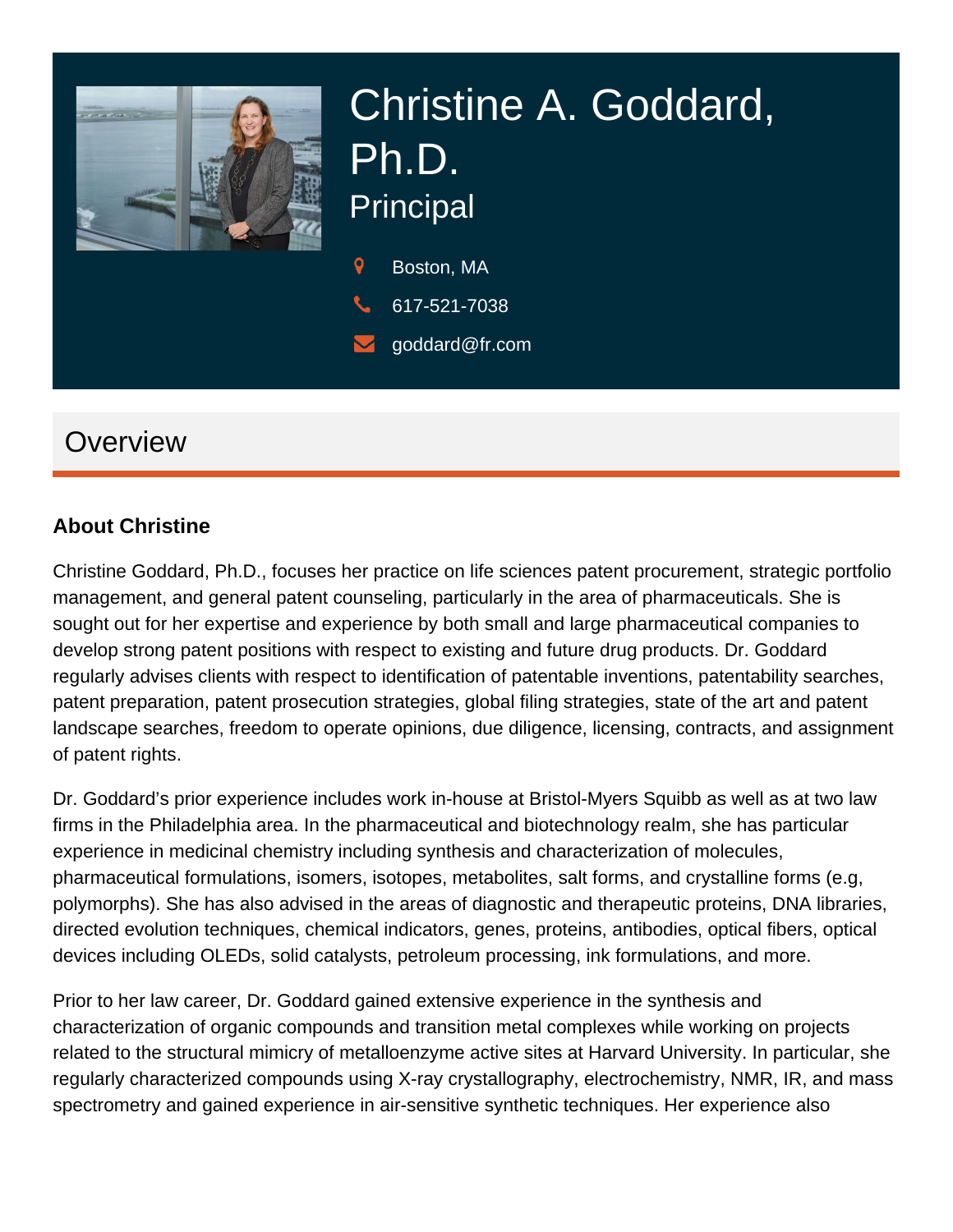includes analytical work at the Woods Hole Oceanographic Institute as a summer fellow where she helped develop methods for measuring nitrates in seawater. She has also worked in the area of biochemistry related to the isolation, purification, and structural characterization of membrane-bound photosynthetic proteins.

## Focus Areas

#### **Services**

- IP Licensing, Transactions, and Agreements
- Patent
- Opinions and Strategic Counseling
- Patent Portfolio Management
- Patent Prosecution

#### **Industries**

- Chemicals
- Life Sciences

### **Education**

- J.D. cum laude, Suffolk University Law School (2010)
- Ph.D., Bio-inorganic Chemistry, Harvard University (1999)
- S.B., Chemistry, Massachusetts Institute of Technology (1993)

## Insights

#### **Publications**

- Chapter "Polymorphs" in course materials for Patent Resources Group course entitled Pharma & Biotech Strategies for Patent Prosecution, Hatch-Waxman, Litigation and Licensing.
- "Case Study: Falana v. Kent State," Law360 (May 2012)